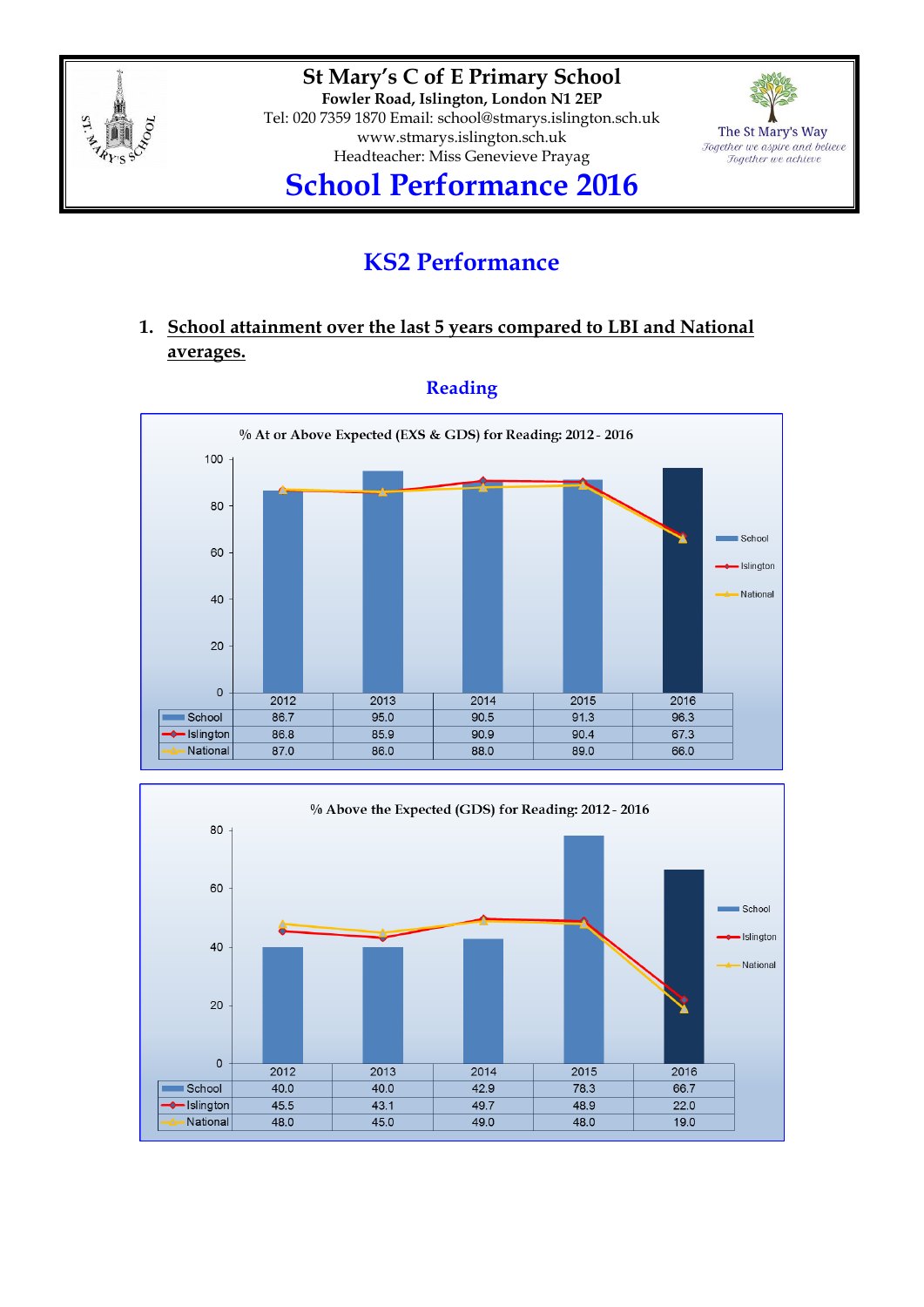

### **St Mary's C of E Primary School** School Performance Analysis 2016



### **Writing**



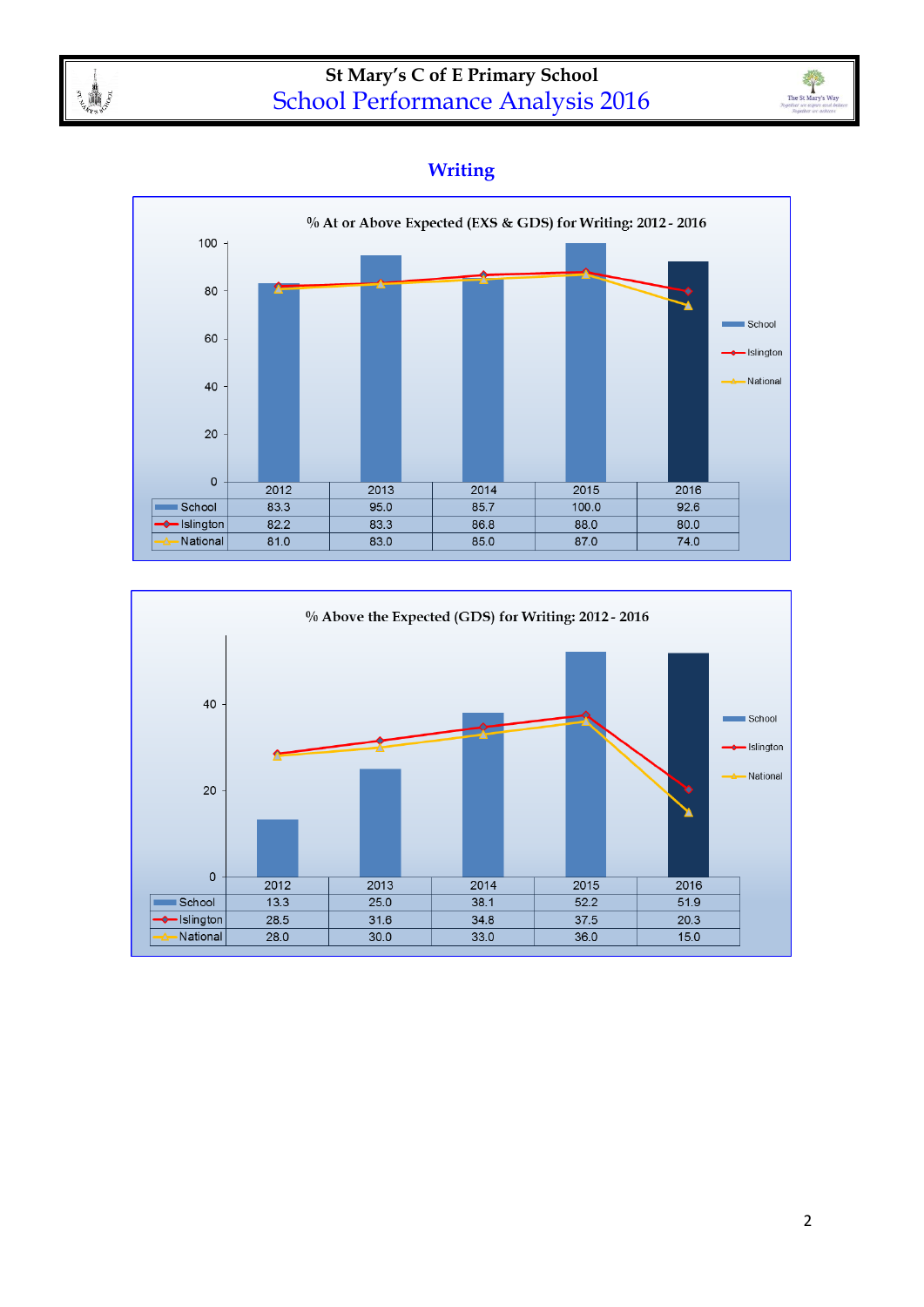



#### **GPS**



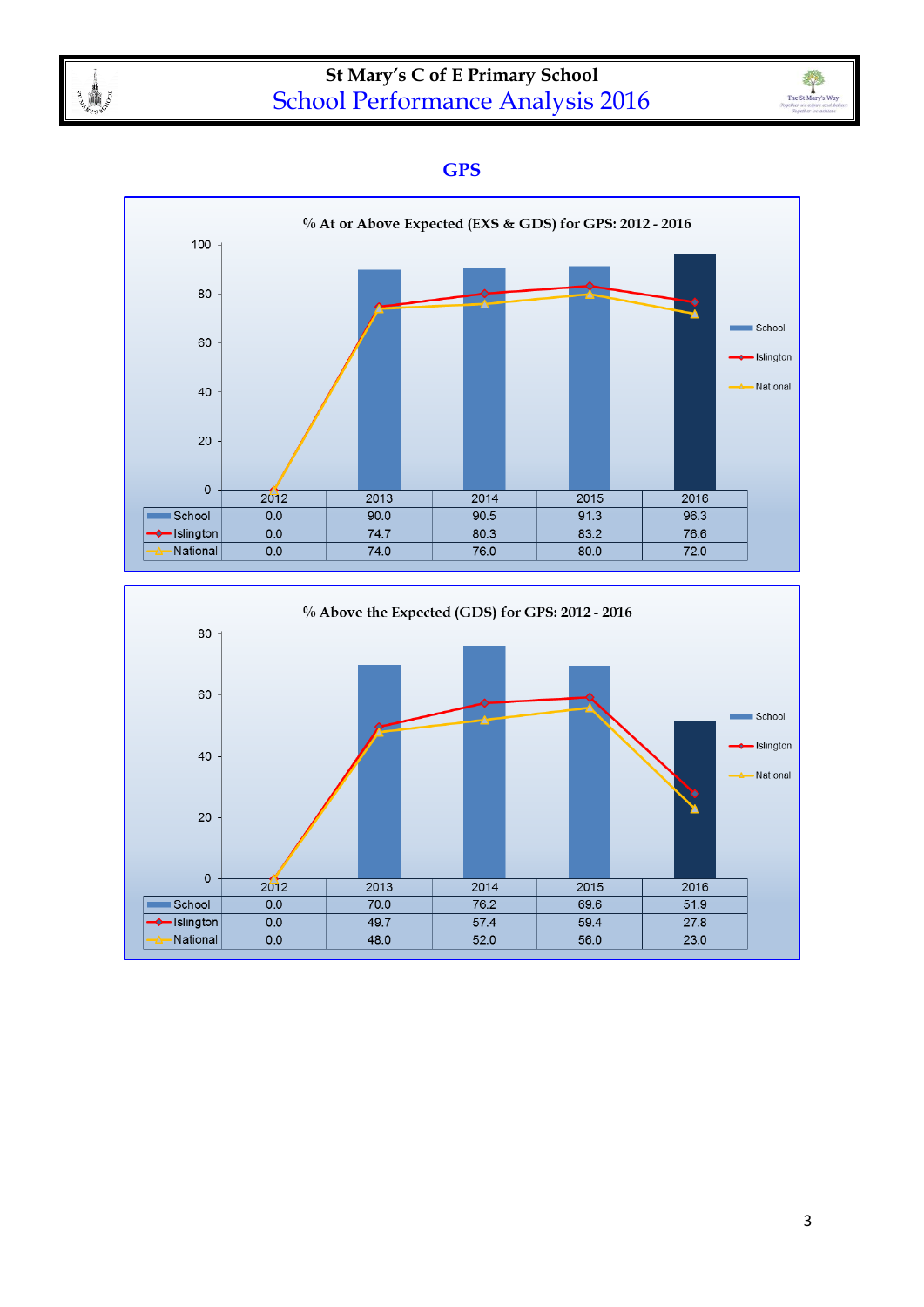

## **St Mary's C of E Primary School** School Performance Analysis 2016



#### **Maths**



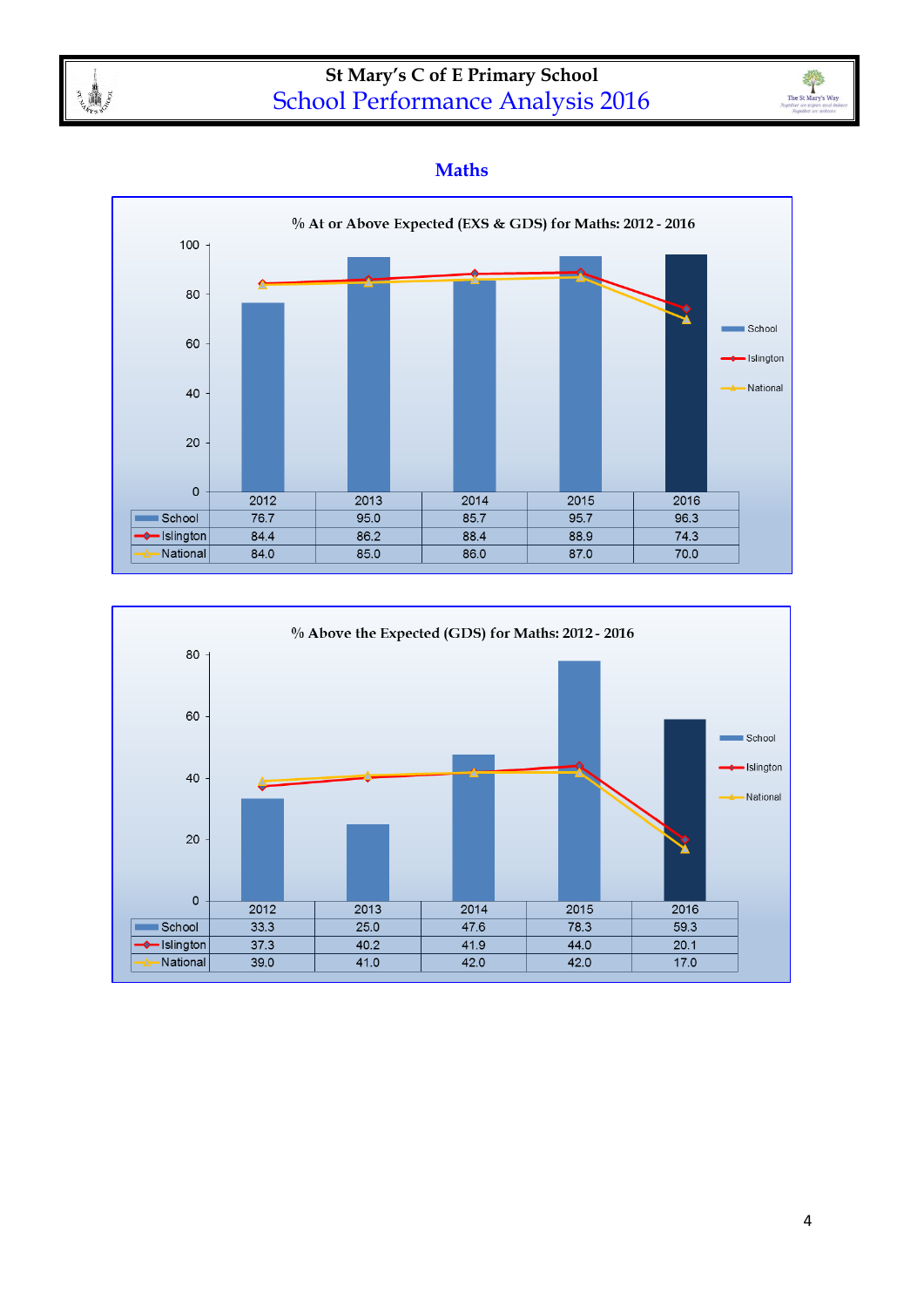



### **Combined RWM**



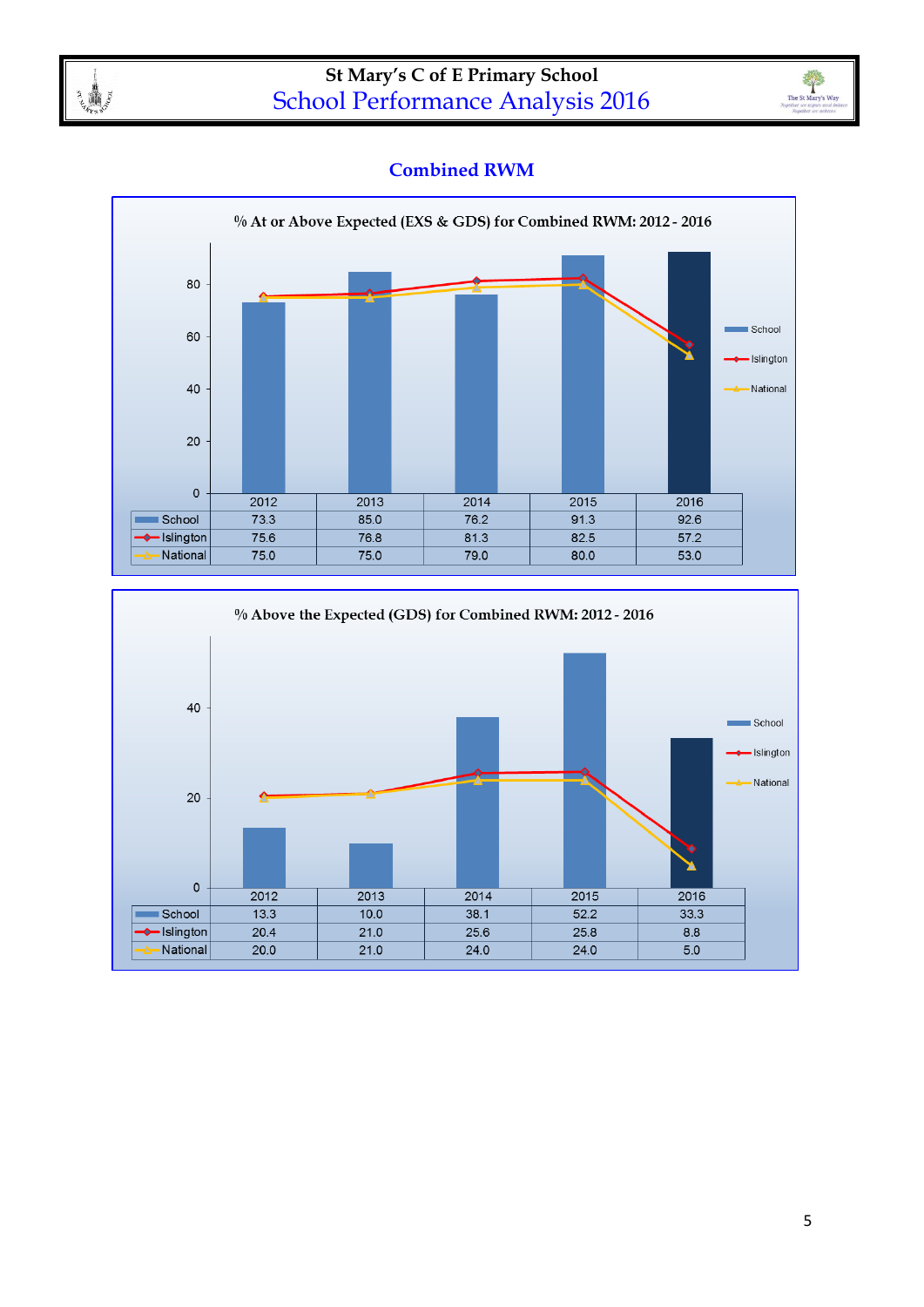

The St Mary's Way

### **KS1 Performance**

**2. School attainment over the last 5 years compared to LBI and National averages.**

**Reading**



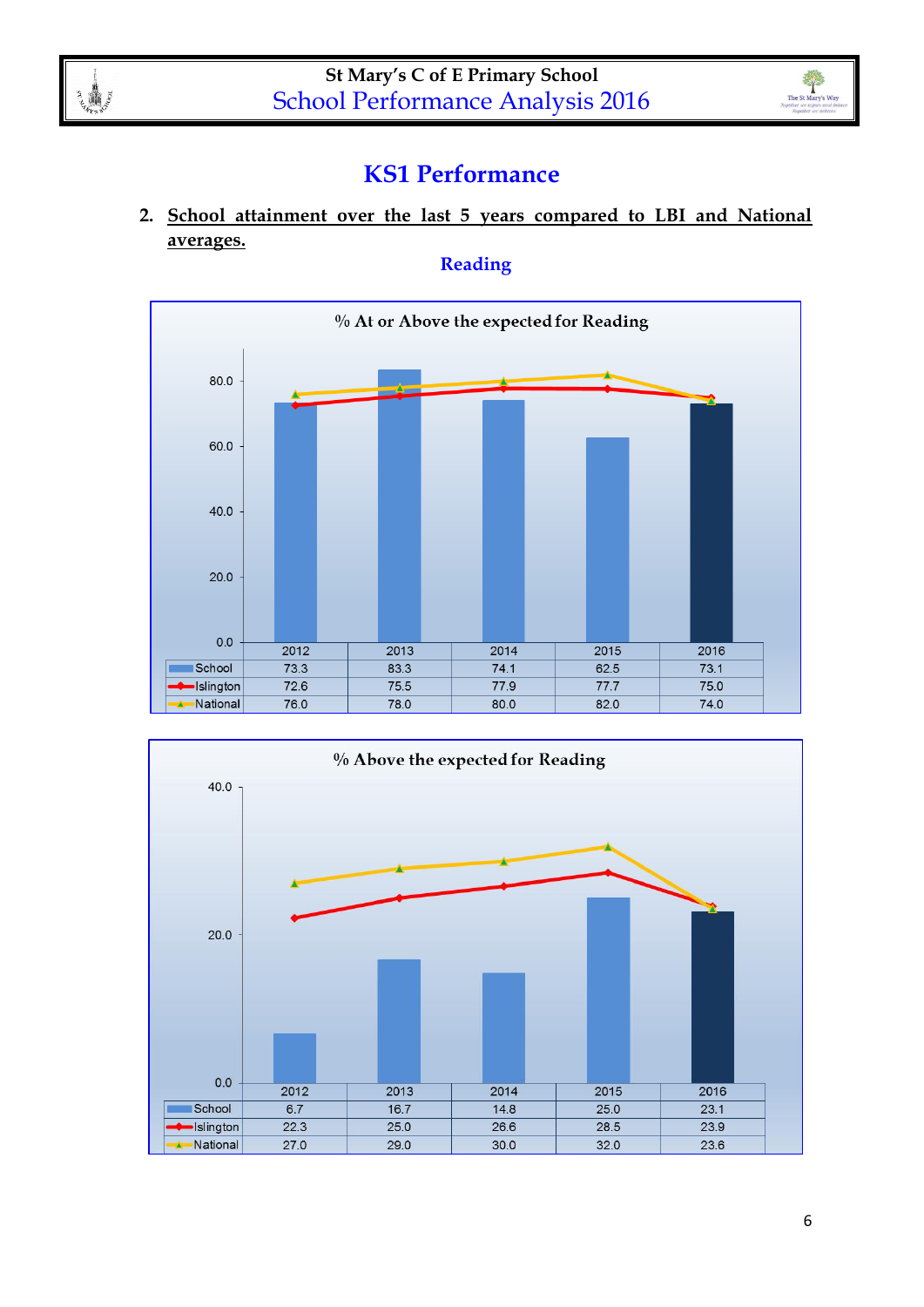



### **Writing**



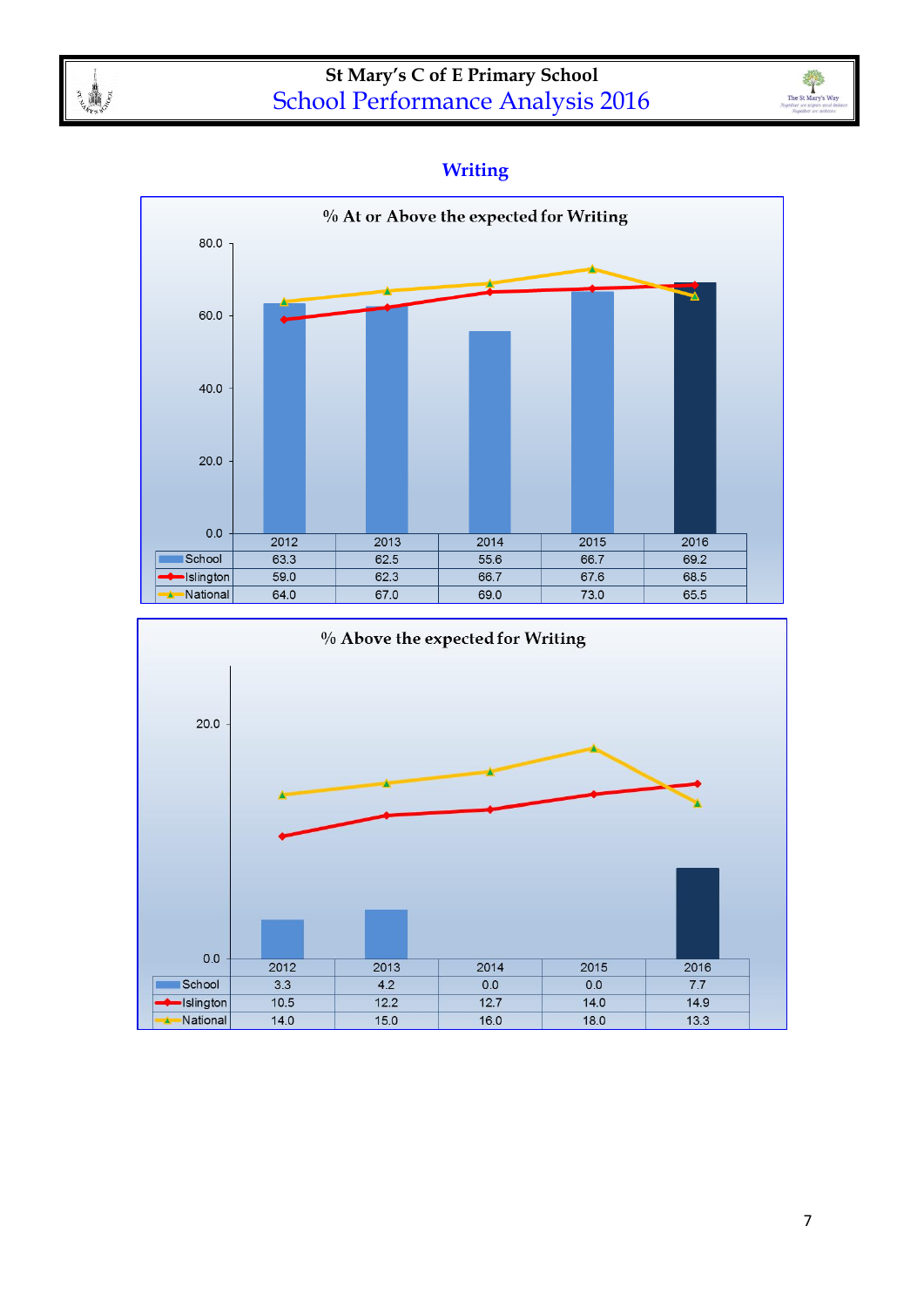



#### **Maths**